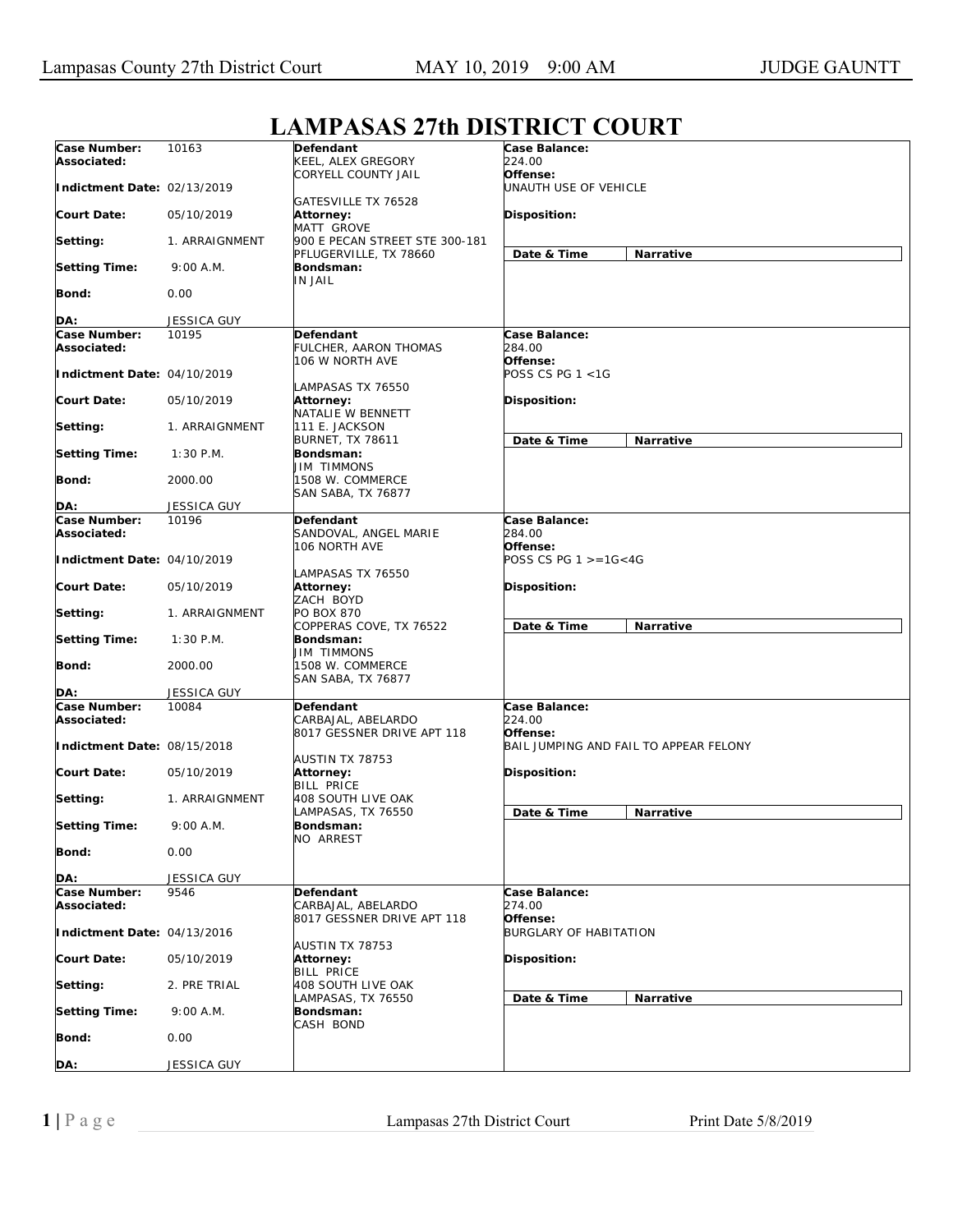| Case Number:<br>Associated: | 10168          | Defendant<br>MORENO, STEVE WAYNE                          | Case Balance:<br>339.00                  |                                            |
|-----------------------------|----------------|-----------------------------------------------------------|------------------------------------------|--------------------------------------------|
| Indictment Date: 02/13/2019 |                | 1434 CR 4034<br>APT 3<br>LAMPASAS TX 76550                | Offense:<br>POSS CS PG 1 <1G             |                                            |
| <b>Court Date:</b>          | 05/10/2019     | Attorney:<br>ZACH BOYD                                    | <b>Disposition:</b>                      |                                            |
| Setting:                    | 2. PRE TRIAL   | PO BOX 870<br>COPPERAS COVE, TX 76522                     | Date & Time                              | Narrative                                  |
| <b>Setting Time:</b>        | 9:00 A.M.      | Bondsman:<br>IN JAIL                                      |                                          |                                            |
| Bond:                       | 0.00           |                                                           |                                          |                                            |
| DA:                         | JESSICA GUY    |                                                           |                                          |                                            |
| Case Number:                | 10152          | Defendant                                                 | Case Balance:                            |                                            |
| Associated:                 |                | OLSEN, ANNAJO LYNN<br>18071 199TH STREET                  | 334.00<br>Offense:                       |                                            |
| Indictment Date: 01/16/2019 |                | PURCELL OK 73080                                          | POSS CS PG $1 > = 16 < 4G$               |                                            |
| <b>Court Date:</b>          | 05/10/2019     | Attorney:<br><b>GARY E PRUST</b>                          | Disposition:                             |                                            |
| Setting:                    | 2. PRE TRIAL   | PO BOX 6216<br><b>AUSTIN, TX 78762</b>                    | Date & Time                              | Narrative                                  |
| <b>Setting Time:</b>        | 9:00 A.M.      | Bondsman:<br>A-ACTION BONDS                               |                                          |                                            |
| <b>Bond:</b>                | 2000.00        | 503 S LIVE OAK ST<br>LAMPASAS, TX 76550                   |                                          |                                            |
| DA:                         | JESSICA GUY    |                                                           |                                          |                                            |
| Case Number:<br>Associated: | 10194          | Defendant<br>WALLACE, DESLAND RAY<br>1112 E AVE F         | Case Balance:<br>224.00<br>Offense:      |                                            |
| Indictment Date: 04/10/2019 |                | LAMPASAS TX 76550                                         |                                          | AGG ASSAULT DATE/FAMILY/HOUSE W/WEAPON     |
| <b>Court Date:</b>          | 05/10/2019     | Attorney:<br>ZACH BOYD                                    | Disposition:                             |                                            |
| Setting:                    | 2. PRE TRIAL   | PO BOX 870<br>COPPERAS COVE, TX 76522                     | Date & Time                              | Narrative                                  |
| <b>Setting Time:</b>        | 9:00 A.M.      | Bondsman:<br>IN JAIL                                      |                                          |                                            |
| Bond:                       | 0.00           |                                                           |                                          |                                            |
| DA:                         | JOHN GREENWOOD |                                                           |                                          |                                            |
| Case Number:<br>Associated: | 10198          | Defendant<br>MEIER, DUSTIN ARTHUR<br><b>HOMELESS</b>      | Case Balance:<br>224.00<br>Offense:      |                                            |
| Indictment Date: 04/10/2019 |                | LAMPASAS TX 76550                                         |                                          | ASSAULT CAUSES BODILY INJURY FAMILY MEMBER |
| <b>Court Date:</b>          | 05/10/2019     | <b>Attorney:</b><br>RICHARD HAMMETT                       | <b>Disposition:</b>                      |                                            |
| Setting:                    | 2. PRE TRIAL   | PO BOX 1787<br>LAMPASAS, TX 76550                         | Date & Time                              | Narrative                                  |
| <b>Setting Time:</b>        | 9:00 A.M.      | Bondsman:<br>IN JAIL                                      |                                          |                                            |
| <b>Bond:</b>                | 0.00           |                                                           |                                          |                                            |
| DA:                         | JESSICA GUY    |                                                           |                                          |                                            |
| Case Number:<br>Associated: | 10078          | Defendant<br>HARRIS, MINDI ALINE                          | Case Balance:<br>349.00                  |                                            |
| Indictment Date: 08/15/2018 |                | 3330 CALDERA BLVD                                         | Offense:<br>POSS CS PG $1 > = 4G < 200G$ |                                            |
| <b>Court Date:</b>          | 05/10/2019     | MIDLAND TX 79706<br><b>Attorney:</b><br><b>BILL PRICE</b> | Disposition:                             |                                            |
| Setting:                    | 2. PRE TRIAL   | 408 SOUTH LIVE OAK<br>LAMPASAS, TX 76550                  | Date & Time                              | Narrative                                  |
| <b>Setting Time:</b>        | 9:00 A.M.      | Bondsman:<br><b>ACE BAIL BONDS</b>                        |                                          |                                            |
| Bond:                       | 2500.00        | 7850 CR 252<br>BERTRAM, TX 78605                          |                                          |                                            |
| DA:                         | JOHN GREENWOOD |                                                           |                                          |                                            |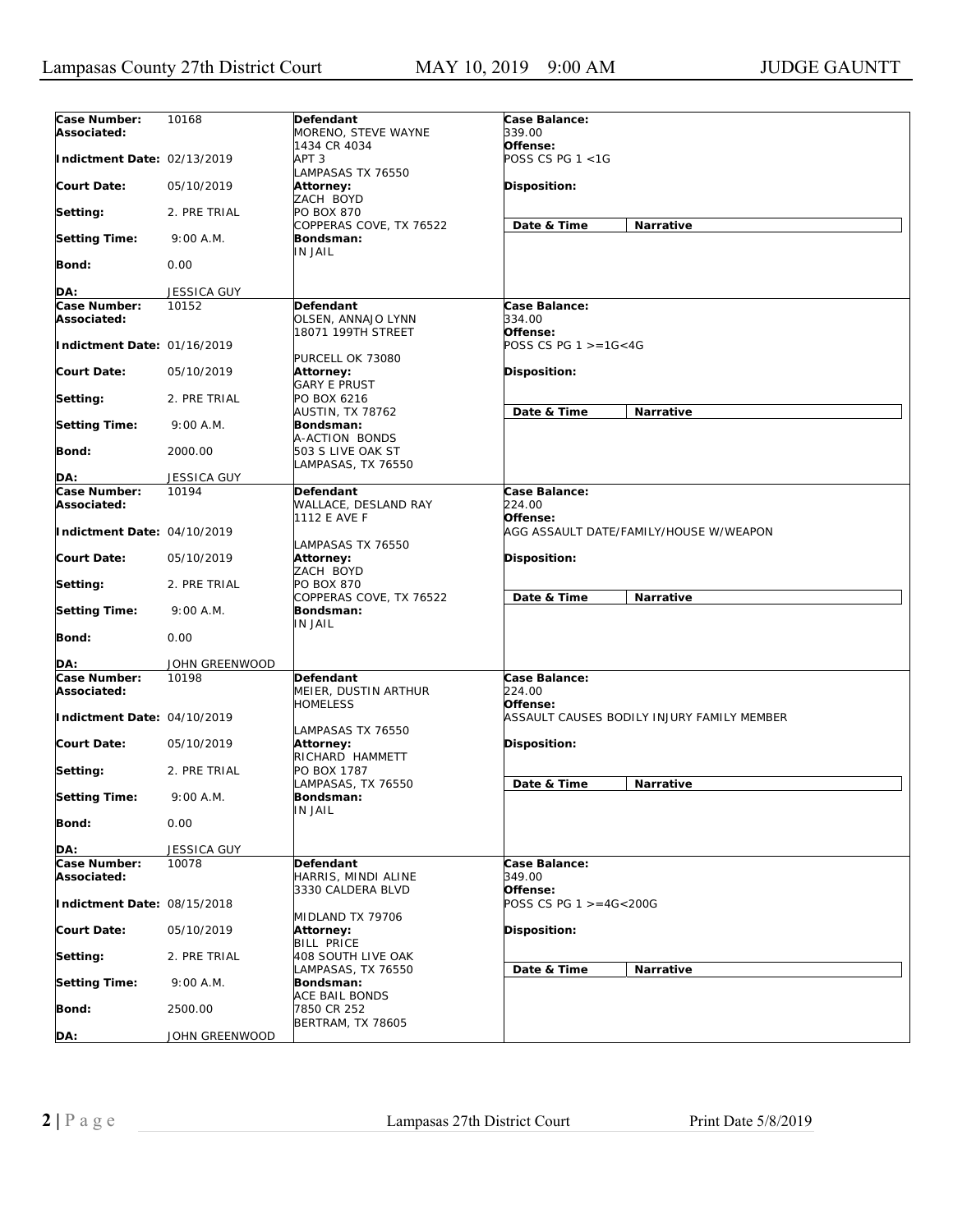| Case Number:<br>Associated: | 10175              | Defendant<br>SCHUBMEHL, CORY ANTHONY                       | Case Balance:<br>284.00<br>Offense:          |
|-----------------------------|--------------------|------------------------------------------------------------|----------------------------------------------|
| Indictment Date: 03/13/2019 |                    | 180 TOM SAWYER<br><b>EVANT TX 76525</b>                    | POSS CS PG 1 <1G                             |
| <b>Court Date:</b>          | 05/10/2019         | Attorney:<br>RICHARD HAMMETT                               | <b>Disposition:</b>                          |
| Setting:                    | 2. PRE TRIAL       | PO BOX 1787<br>LAMPASAS, TX 76550                          | Date & Time<br>Narrative                     |
| <b>Setting Time:</b>        | 9:00 A.M.          | Bondsman:<br>A-ACTION BONDS                                |                                              |
| Bond:                       | 3000.00            | 503 S LIVE OAK ST<br>LAMPASAS, TX 76550                    |                                              |
| DA:                         | JOHN GREENWOOD     |                                                            |                                              |
|                             |                    |                                                            |                                              |
| Case Number:<br>Associated: | 10017              | Defendant<br>BRUNS, BILLY RALPH<br>1308 CENTRAL TEXAS EXPY | Case Balance:<br>334.00<br>Offense:          |
| Indictment Date: 04/11/2018 |                    | LAMPASAS TX 76550                                          | POSS CS PG 1 <1G                             |
| <b>Court Date:</b>          | 05/10/2019         | Attorney:<br>ZACHARY J. MORRIS                             | <b>Disposition:</b>                          |
| Setting:                    | 2. PRE TRIAL       | 412 S. LIVEOAK STREET<br>LAMPASAS, TX 76550                | Date & Time<br>Narrative                     |
| <b>Setting Time:</b>        | 9:00 A.M.          | Bondsman:<br>IN JAIL                                       |                                              |
| Bond:                       | 2500.00            |                                                            |                                              |
| DA:                         | JOHN GREENWOOD     |                                                            |                                              |
| Case Number:                | 10182              | Defendant                                                  | Case Balance:                                |
| Associated:                 |                    | LOPER, GREGORY LEE<br>357 CO RD 4820                       | 224.00<br>Offense:                           |
| Indictment Date: 03/13/2019 |                    | KEMPNER TX 76539                                           | BAIL JUMPING AND FAIL TO APPEAR FELONY       |
| <b>Court Date:</b>          | 05/10/2019         | Attorney:<br>EDDIE G. SHELL                                | <b>Disposition:</b>                          |
| Setting:                    | 2. PRE TRIAL       | 6000 NORTH HIGHWAY 281<br>MARBLE FALLS, TX 78654           | Date & Time<br>Narrative                     |
| <b>Setting Time:</b>        | 9:00 A.M.          | Bondsman:<br><b>IN JAIL</b>                                |                                              |
| Bond:                       | 0.00               |                                                            |                                              |
| DA:                         | <b>JESSICA GUY</b> |                                                            |                                              |
| Case Number:<br>Associated: | 10178              | Defendant<br>LOPEZ, MARCUS SCOTT<br>502 N SPRING ST        | Case Balance:<br>224.00<br>Offense:          |
| Indictment Date: 03/13/2019 |                    | LAMPASAS TX 76550                                          | SEX OFFENDERS DUTY TO REGISTER LIFE/ANNUALLY |
| <b>Court Date:</b>          | 05/10/2019         | Attorney:<br><b>GARY E PRUST</b>                           | <b>Disposition:</b>                          |
| Setting:                    | 2. PRE TRIAL       | PO BOX 6216<br>AUSTIN, TX 78762                            | Date & Time<br>Narrative                     |
| <b>Setting Time:</b>        | 9:00 A.M.          | Bondsman:<br><b>BOND BAIL BONDS</b>                        |                                              |
| <b>Bond:</b>                | 0.00               | PO BOX 532<br>COMANCHE, TX 76442                           |                                              |
| DA:                         | JOHN GREENWOOD     |                                                            |                                              |
| Case Number:<br>Associated: | 10143              | Defendant<br>GONZALES-CANO, MARTIN                         | Case Balance:<br>474.00                      |
| Indictment Date: 01/16/2019 |                    | 304 CR 3372                                                | Offense:<br>SEXUAL ASSAULT                   |
| <b>Court Date:</b>          | 05/10/2019         | KEMPNER TX 76539<br>Attorney:<br>CHRISTPHER L ALONSO       | Disposition:                                 |
| Setting:                    | 2. PRE TRIAL       | PO BOIX 831391                                             |                                              |
| <b>Setting Time:</b>        | 9:00 A.M.          | SAN ANTONIO, TX 78283<br>Bondsman:                         | Date & Time<br>Narrative                     |
| Bond:                       | 0.00               | IN JAIL                                                    |                                              |
| DA:                         | JESSICA GUY        |                                                            |                                              |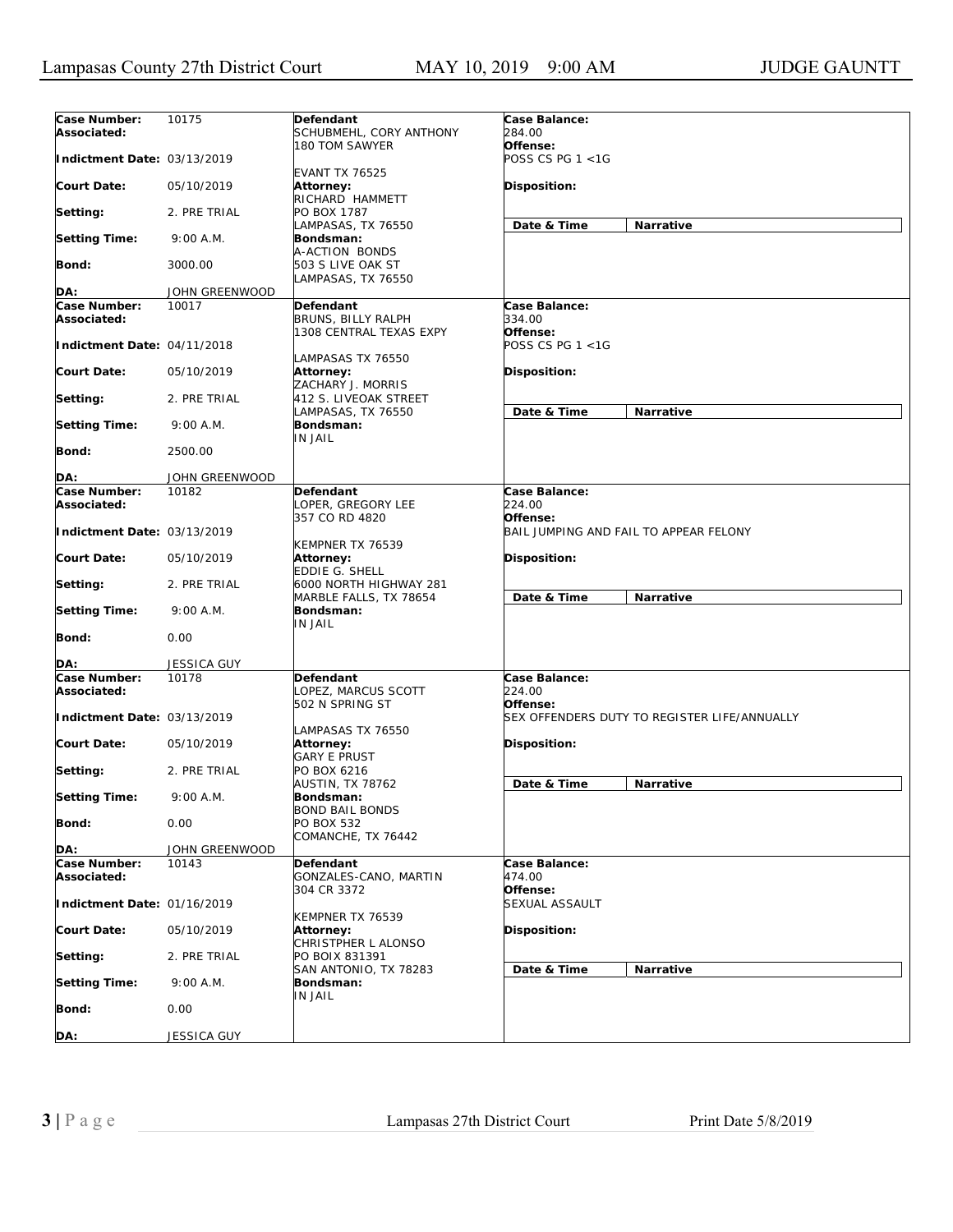| Case Number:<br>Associated: | 10067          | Defendant<br>CHAPPELL, JOHNATHAN ALLEN                              | Case Balance:<br>224.00             |                                               |
|-----------------------------|----------------|---------------------------------------------------------------------|-------------------------------------|-----------------------------------------------|
| Indictment Date: 07/18/2018 |                | 3114 FM 2313                                                        | Offense:<br>CRIMINAL NONSUPPORT     |                                               |
| Court Date:                 | 05/10/2019     | KEMPNER TX 76539<br><b>Attorney:</b><br><b>GARY E PRUST</b>         | <b>Disposition:</b>                 |                                               |
| Setting:                    | 2. PRE TRIAL   | PO BOX 6216                                                         |                                     |                                               |
| <b>Setting Time:</b>        | 9:00 A.M.      | AUSTIN, TX 78762<br>Bondsman:                                       | Date & Time<br>02/22/2019 12:51     | Narrative<br><b>PSI ORDERED</b>               |
| Bond:                       | 5000.00        | A FREEDOM BAIL BONDS<br>120 S. 6TH STREET                           | P.M.                                |                                               |
|                             |                | GATESVILLE, TX 76528                                                |                                     |                                               |
| DA:                         | JOHN GREENWOOD |                                                                     |                                     |                                               |
| Case Number:<br>Associated: | 10179          | <b>Defendant</b><br>BATISTE, MELVIN LIONELL<br>204 RODEO CIRCLE     | Case Balance:<br>284.00<br>Offense: |                                               |
| Indictment Date: 03/13/2019 |                | COPPERAS COVE TX 76522                                              | POSS CS PG 1 <1G                    |                                               |
| Court Date:                 | 05/10/2019     | <b>Attorney:</b><br>EDDIE G. SHELL                                  | <b>Disposition:</b>                 |                                               |
| Setting:                    | 2. PRE TRIAL   | 6000 NORTH HIGHWAY 281<br>MARBLE FALLS, TX 78654                    | Date & Time                         | Narrative                                     |
| <b>Setting Time:</b>        | 9:00 A.M.      | Bondsman:                                                           |                                     |                                               |
| <b>Bond:</b>                | 5000.00        | A-ACTION BONDS<br>503 S LIVE OAK ST<br>LAMPASAS, TX 76550           |                                     |                                               |
| DA:                         | JOHN GREENWOOD |                                                                     |                                     |                                               |
| Case Number:                | 10173          | <b>Defendant</b>                                                    | Case Balance:                       |                                               |
| Associated:                 |                | EDWARDS, SEAN ANTHONY                                               | 284.00                              |                                               |
| Indictment Date: 03/13/2019 |                | 101 MEGGS ST APT D                                                  | Offense:<br>POSS CS PG 1 <1G        |                                               |
| Court Date:                 | 05/10/2019     | COPPERAS COVE TX 76522<br><b>Attorney:</b><br><b>EDDIE G. SHELL</b> | <b>Disposition:</b>                 |                                               |
| Setting:                    | 2. PRE TRIAL   | 6000 NORTH HIGHWAY 281<br>MARBLE FALLS, TX 78654                    | Date & Time                         | Narrative                                     |
| <b>Setting Time:</b>        | 9:00 A.M.      | Bondsman:<br>A-ACTION BONDS                                         |                                     |                                               |
| Bond:                       | 3000.00        | 503 S LIVE OAK ST<br>LAMPASAS, TX 76550                             |                                     |                                               |
| DA:                         | JOHN GREENWOOD |                                                                     |                                     |                                               |
| Case Number:                | 10183          | Defendant                                                           | Case Balance:                       |                                               |
| Associated:                 |                | RAINWATER, KOAL WAYNE<br>609 N. RIDGE STREET                        | 224.00<br>Offense:                  |                                               |
| Indictment Date: 04/10/2019 |                | LAMPASAS TX 76550                                                   |                                     | TAMPER/FABRICATE PHYS EVID W/INTENT TO IMPAIR |
| Court Date:                 | 05/10/2019     | <b>Attorney:</b><br>EDDIE G. SHELL                                  | Disposition:                        |                                               |
| Setting:                    | 2. PRE TRIAL   | 6000 NORTH HIGHWAY 281<br>MARBLE FALLS, TX 78654                    | Date & Time                         | Narrative                                     |
| <b>Setting Time:</b>        | 9:00 A.M.      | Bondsman:<br><b>EDDIE SHELL</b>                                     |                                     |                                               |
| <b>Bond:</b>                | 5000.00        | 6000 N HWY 281<br>GRANITE SHOALS, TX 78654                          |                                     |                                               |
| DA:                         | JOHN GREENWOOD |                                                                     |                                     |                                               |
| Case Number:                | 10162          | Defendant                                                           | Case Balance:                       |                                               |
| Associated:                 |                | KAMMINGA, EMILIO DAVID<br>103 WHITEWING CIRCLE #A                   | 224.00<br>Offense:                  |                                               |
| Indictment Date: 02/13/2019 |                | COPPERAS COVE TX 76522                                              | UNAUTH USE OF VEHICLE               |                                               |
| <b>Court Date:</b>          | 05/10/2019     | Attorney:<br>RICHARD HAMMETT                                        | Disposition:                        |                                               |
| Setting:                    | 3. PLEA        | PO BOX 1787<br>LAMPASAS, TX 76550                                   | Date & Time                         | Narrative                                     |
| <b>Setting Time:</b>        | 9:00 A.M.      | Bondsman:<br>AABEST BAIL BONDS ALBERT SAENZ                         |                                     |                                               |
| <b>Bond:</b>                | 5000.00        | 612 E LEON                                                          |                                     |                                               |
| DA:                         | JESSICA GUY    | GATESVILLE, TX 76528                                                |                                     |                                               |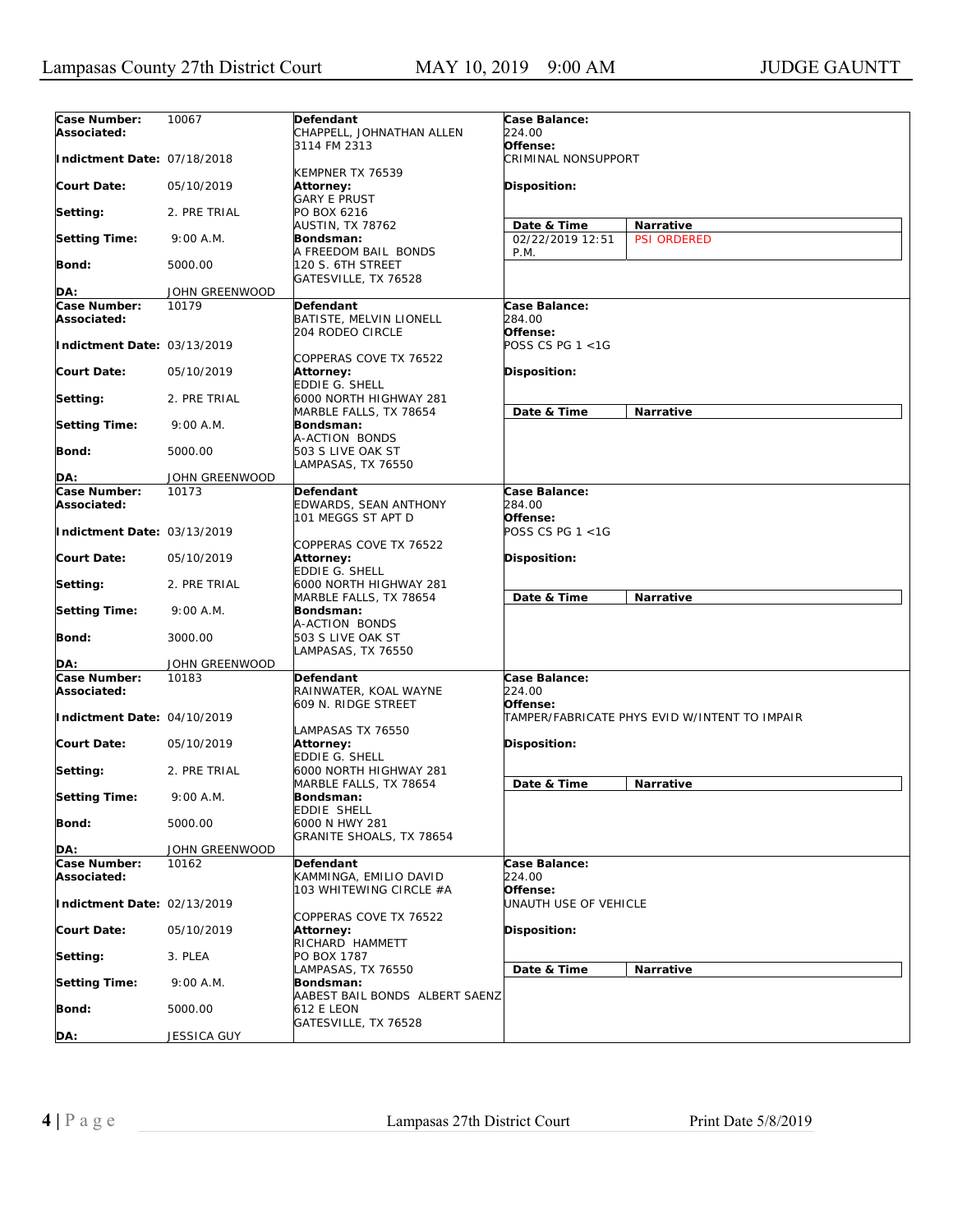| Case Number:                | 10154              | Defendant                                   | Case Balance:                          |           |
|-----------------------------|--------------------|---------------------------------------------|----------------------------------------|-----------|
| Associated:                 |                    | SEWELL, ROY GENE                            |                                        |           |
|                             |                    | 34 SUE ANN                                  | Offense:                               |           |
| Indictment Date: 01/16/2019 |                    |                                             | POSS CS PG2 <1G DFZ IAT                |           |
| <b>Court Date:</b>          | 05/10/2019         | LAMPASAS TX 76550<br>Attorney:              | Disposition:                           |           |
|                             |                    | <b>GARY E PRUST</b>                         |                                        |           |
| Setting:                    | 3. PLEA            | PO BOX 6216                                 |                                        |           |
|                             |                    | AUSTIN, TX 78762                            | Date & Time                            | Narrative |
| <b>Setting Time:</b>        | 9:00 A.M.          | Bondsman:<br><b>JIM TIMMONS</b>             |                                        |           |
| Bond:                       | 3000.00            | 1508 W. COMMERCE                            |                                        |           |
|                             |                    | <b>SAN SABA, TX 76877</b>                   |                                        |           |
| DA:                         | JOHN GREENWOOD     |                                             |                                        |           |
| Case Number:<br>Associated: | 10164              | Defendant<br>FOLEY, MARY GRACE              | Case Balance:<br>284.00                |           |
|                             |                    | 3084 LOMAS RODANDO CALZADA RD Offense:      |                                        |           |
| Indictment Date: 02/13/2019 |                    |                                             | THEFT CONTROLLED SUBSTANCE < \$150 K   |           |
|                             |                    | KEMPNER TX 76539                            |                                        |           |
| <b>Court Date:</b>          | 05/10/2019         | Attorney:<br>KURT GLASS                     | Disposition:                           |           |
| Setting:                    | 3. PLEA            | 2608 N. MAIN ST. SUITE B-135                |                                        |           |
|                             |                    | BELTON, TX 76513                            | Date & Time                            | Narrative |
| <b>Setting Time:</b>        | 9:00 A.M.          | Bondsman:                                   |                                        |           |
| <b>Bond:</b>                | 2500.00            | A FREEDOM BAIL BONDS<br>120 S. 6TH STREET   |                                        |           |
|                             |                    | GATESVILLE, TX 76528                        |                                        |           |
| DA:                         | JOHN GREENWOOD     |                                             |                                        |           |
| <b>Case Number:</b>         | 10181              | Defendant                                   | Case Balance:                          |           |
| Associated:                 |                    | <b>FARRIS, JAMIE LYNN</b><br>261 CR 4450    | 284.00<br>Offense:                     |           |
| Indictment Date: 03/13/2019 |                    |                                             | POSS CS PG $1 > = 16 < 4G$             |           |
|                             |                    | KEMPNER TX 76539                            |                                        |           |
| <b>Court Date:</b>          | 05/10/2019         | Attorney:                                   | Disposition:                           |           |
|                             | 3. PLEA            | ZACH BOYD<br>PO BOX 870                     |                                        |           |
| Setting:                    |                    | COPPERAS COVE, TX 76522                     | Date & Time                            | Narrative |
| <b>Setting Time:</b>        | 9:00 A.M.          | Bondsman:                                   |                                        |           |
|                             |                    | <b>IN JAIL</b>                              |                                        |           |
| <b>Bond:</b>                | 0.00               |                                             |                                        |           |
| DA:                         | <b>JESSICA GUY</b> |                                             |                                        |           |
| Case Number:                | 10065              | Defendant                                   | Case Balance:                          |           |
| Associated:                 |                    | WIMBERLY, TODD GARRETT                      | 339.00                                 |           |
| Indictment Date: 07/18/2018 |                    | 380 MARTINDALE LAKE RD                      | Offense:<br>POSS CS PG $1 > = 16 < 4G$ |           |
|                             |                    | MAXWELL TX 78656                            |                                        |           |
| <b>Court Date:</b>          | 05/10/2019         | Attorney:                                   | <b>Disposition:</b>                    |           |
|                             |                    | ZACH BOYD                                   |                                        |           |
| Setting:                    | 3. PLEA            | PO BOX 870<br>COPPERAS COVE, TX 76522       | Date & Time                            | Narrative |
| <b>Setting Time:</b>        | 9:00 A.M.          | Bondsman:                                   |                                        |           |
|                             |                    | <b>IN JAIL</b>                              |                                        |           |
| <b>Bond:</b>                | 3000.00            |                                             |                                        |           |
| DA:                         | <b>JESSICA GUY</b> |                                             |                                        |           |
| Case Number:                | 10060              | Defendant                                   | Case Balance:                          |           |
| Associated:                 |                    | SMITH, ELVIS GLEN                           | 674.00                                 |           |
|                             |                    | 7874 CR 342                                 | Offense:<br>AGG SEXUAL ASSAULT CHILD   |           |
| Indictment Date: 07/18/2018 |                    | MILANO TX 76556                             |                                        |           |
| <b>Court Date:</b>          | 05/10/2019         | Attorney:                                   | Disposition:                           |           |
|                             |                    | PAUL HARRELL                                |                                        |           |
| Setting:                    | 3. PLEA            | 412 S. LIVEOAK STREET<br>LAMPASAS, TX 76550 |                                        |           |
| <b>Setting Time:</b>        | 9:00 A.M.          | Bondsman:                                   | Date & Time                            | Narrative |
|                             |                    | IN JAIL                                     |                                        |           |
| <b>Bond:</b>                | 0.00               |                                             |                                        |           |
| DA:                         | JOHN GREENWOOD     |                                             |                                        |           |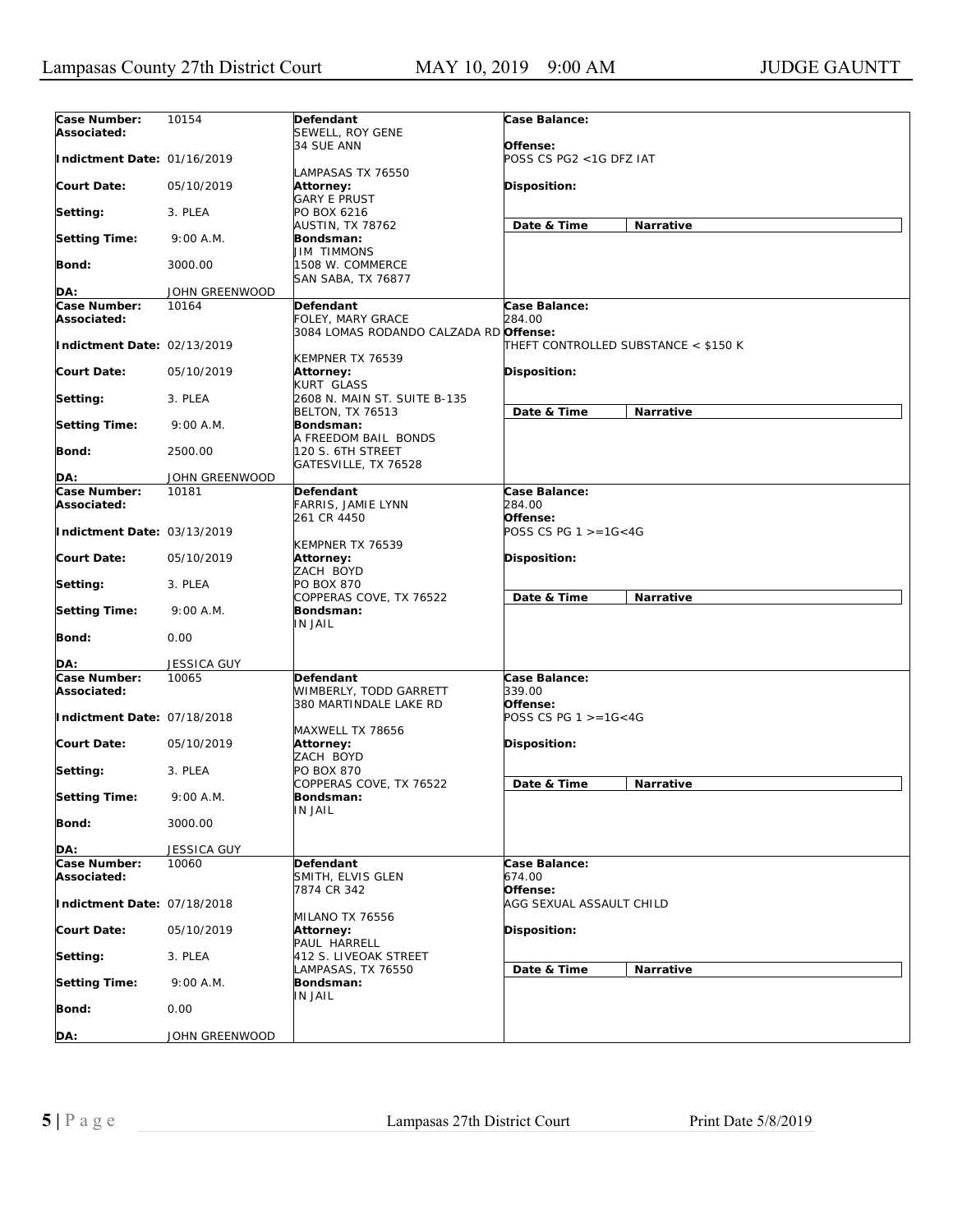| Case Number:<br>Associated: | 8711                        | Defendant<br>SMITH, MICHAEL DOUGLAS                        | Case Balance:<br>130.00                 |
|-----------------------------|-----------------------------|------------------------------------------------------------|-----------------------------------------|
|                             |                             | 1029 TWIN MOUNTAIN ROAD                                    | Offense:                                |
| Indictment Date: 06/22/2011 |                             | COPPERAS COVE TX 76522                                     | $THEFT > = $1,500 < $20K$               |
| <b>Court Date:</b>          | 05/10/2019                  | Attorney:<br>MATT GROVE                                    | <b>Disposition:</b>                     |
| Setting:                    | 4. OPEN PLEA                | 900 E PECAN STREET STE 300-181<br>PFLUGERVILLE, TX 78660   | Narrative<br>Date & Time                |
| <b>Setting Time:</b>        | 9:00 A.M.                   | Bondsman:<br>A FREEDOM BAIL BONDS                          |                                         |
| <b>Bond:</b>                | 10000.00                    | 120 S. 6TH STREET<br>GATESVILLE, TX 76528                  |                                         |
| DA:                         | JOHN GREENWOOD              |                                                            |                                         |
| Case Number:                | 10145                       | Defendant                                                  | Case Balance:                           |
| Associated:                 |                             | HARRIS, MICHAEL ANTHONY<br>6479 CR 3300                    | 284.00<br>Offense:                      |
| Indictment Date: 01/16/2019 |                             | LAMPASAS TX 76550                                          | POSS CS PG 1 <1G                        |
| <b>Court Date:</b>          | 05/10/2019                  | Attorney:<br>KURT GLASS                                    | <b>Disposition:</b>                     |
| Setting:                    | 6. JURY                     | 2608 N. MAIN ST. SUITE B-135                               |                                         |
| <b>Setting Time:</b>        | ANNOUNCEMENT<br>9:00 A.M.   | <b>BELTON, TX 76513</b><br>Bondsman:                       | Date & Time<br>Narrative                |
| <b>Bond:</b>                | 1500.00                     | <b>IN JAIL</b>                                             |                                         |
|                             |                             |                                                            |                                         |
| DA:                         | <b>JESSICA GUY</b>          |                                                            |                                         |
| Case Number:<br>Associated: | 10074                       | Defendant<br>BRUNS, BILLY RALPH                            | Case Balance:<br>224.00                 |
| Indictment Date: 08/15/2018 |                             | 1308 CENTRAL TEXAS EXPY                                    | Offense:<br>ASSAULT PUBLIC SERVANT      |
| <b>Court Date:</b>          | 05/10/2019                  | LAMPASAS TX 76550<br>Attorney:<br>ZACHARY J. MORRIS        | <b>Disposition:</b>                     |
| Setting:                    | 6. JURY                     | 412 S. LIVEOAK STREET                                      |                                         |
|                             | ANNOUNCEMENT                | LAMPASAS, TX 76550                                         | Date & Time<br>Narrative                |
| <b>Setting Time:</b>        | 9:00 A.M.                   | Bondsman:<br>IN JAIL                                       |                                         |
| Bond:                       | 5000.00                     |                                                            |                                         |
| DA:                         | JOHN GREENWOOD              |                                                            |                                         |
| Case Number:<br>Associated: | 10148                       | Defendant<br>GARZA, RUDOLPH                                | Case Balance:<br>284.00                 |
| Indictment Date: 01/16/2019 |                             | 123 PR 4819                                                | Offense:<br>POSS CS PG $1 > = 16 < 4G$  |
| <b>Court Date:</b>          | 05/10/2019                  | KEMPNER TX 76539<br>Attorney:                              | Disposition:                            |
| Setting:                    | 6. JURY                     | RICHARD HAMMETT<br>PO BOX 1787                             |                                         |
| <b>Setting Time:</b>        | ANNOUNCEMENT<br>$9:00$ A.M. | LAMPASAS, TX 76550<br>Bondsman:                            | Date & Time<br>Narrative                |
| <b>Bond:</b>                | 2000.00                     | <b>BOND BAIL BONDS</b><br>PO BOX 532<br>COMANCHE, TX 76442 |                                         |
| DA:                         | JOHN GREENWOOD              |                                                            |                                         |
| Case Number:                | 9542                        | Defendant                                                  | Case Balance:                           |
| Associated:                 |                             | QUENOMOEN, ANTHONY JAMES                                   | 384.00                                  |
| Indictment Date: 04/13/2016 |                             | 1409 W 1ST STREET                                          | Offense:<br>AGG ASSAULT W/DEADLY WEAPON |
| <b>Court Date:</b>          | 05/10/2019                  | LAMPASAS TX 76550<br>Attorney:<br><b>EDMUND M DAVIS</b>    | Disposition:                            |
| Setting:                    | ADJUDICATION                | PO BOX 201123                                              |                                         |
| <b>Setting Time:</b>        | <b>HEARING</b><br>9:00 A.M. | <b>AUSTIN, TX 78720</b><br>Bondsman:                       | Narrative<br>Date & Time                |
| Bond:                       | 2500.00                     | IN JAIL                                                    |                                         |
|                             |                             |                                                            |                                         |
| DA:                         | JOHN GREENWOOD              |                                                            |                                         |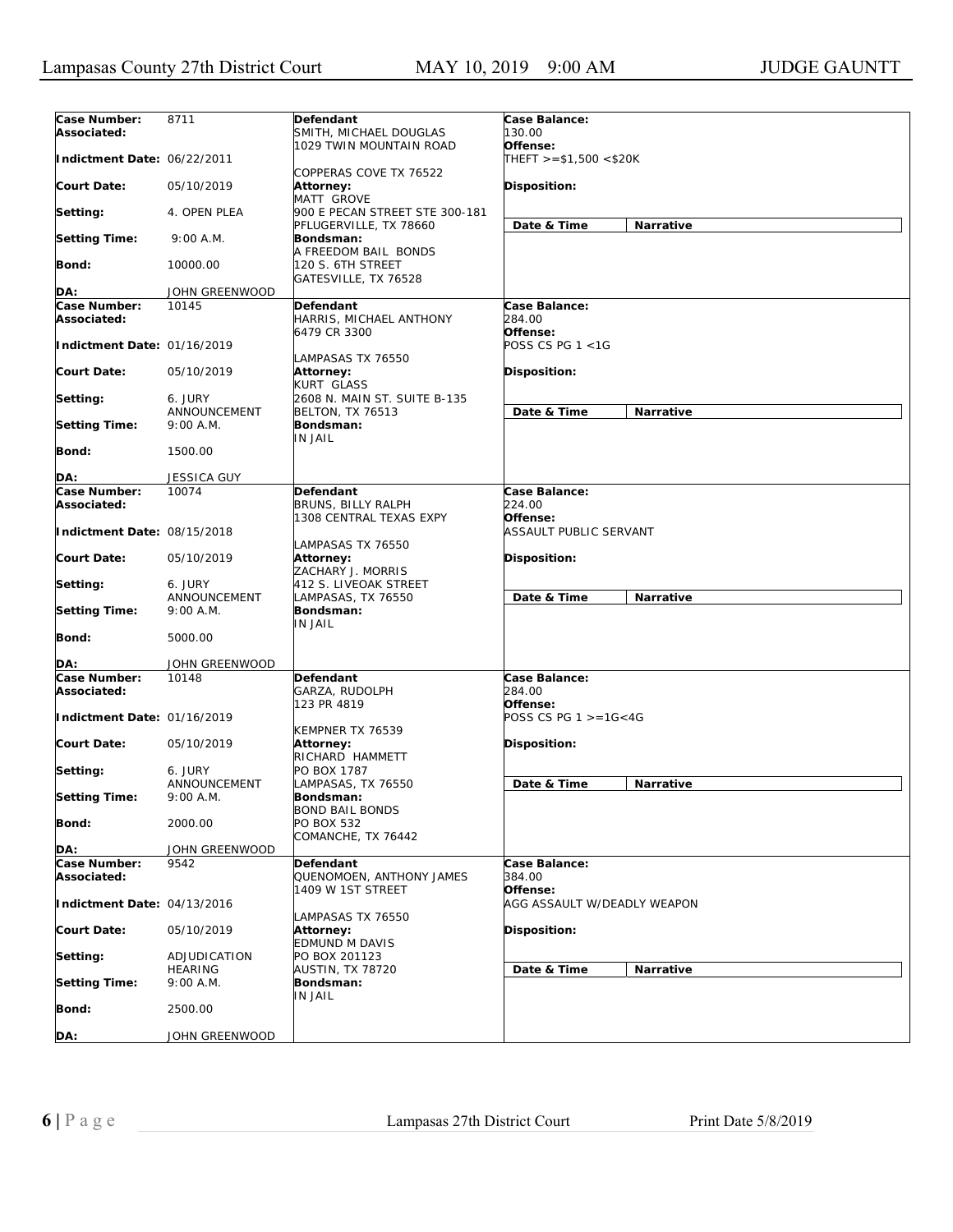| Case Number:<br>Associated: | 9131                                | Defendant<br>WIELAND, JENNIFER DAWN                       | Case Balance:<br>345.00                     |                                              |
|-----------------------------|-------------------------------------|-----------------------------------------------------------|---------------------------------------------|----------------------------------------------|
| Indictment Date: 12/11/2013 |                                     | 702 WEST 6TH STREET                                       | Offense:<br>$MAN/DEL CS PG 1 > = 4G < 200G$ |                                              |
| <b>Court Date:</b>          | 05/10/2019                          | LAMPASAS TX 76550<br>Attorney:<br>EDDIE G. SHELL          | <b>Disposition:</b>                         |                                              |
| Setting:                    | ADJUDICATION                        | 6000 NORTH HIGHWAY 281                                    | Date & Time                                 |                                              |
| <b>Setting Time:</b>        | <b>HEARING</b><br>9:00 A.M.         | MARBLE FALLS, TX 78654<br>Bondsman:                       |                                             | Narrative                                    |
| Bond:                       | 3500.00                             | ACE BAIL BONDS<br>7850 CR 252<br>BERTRAM, TX 78605        |                                             |                                              |
| DA:                         | JOHN GREENWOOD                      |                                                           |                                             |                                              |
| Case Number:                | 8926                                | Defendant                                                 | Case Balance:                               |                                              |
| Associated:                 |                                     | RODRIGUEZ, SAUL<br>1902 SAND STONE DRIVE                  | 455.00<br>Offense:                          |                                              |
| Indictment Date: 09/12/2012 |                                     |                                                           | AGG ASSLT W/DEADLY WEAPON                   |                                              |
| <b>Court Date:</b>          | 05/10/2019                          | Attorney:<br>ZACH BOYD                                    | <b>Disposition:</b>                         |                                              |
| Setting:                    | ADJUDICATION                        | PO BOX 870                                                |                                             |                                              |
|                             | <b>HEARING</b>                      | COPPERAS COVE, TX 76522                                   | Date & Time                                 | Narrative                                    |
| <b>Setting Time:</b>        | 9:00 A.M.                           | Bondsman:<br>IN JAIL                                      |                                             |                                              |
| Bond:                       | 10000.00                            |                                                           |                                             |                                              |
| DA:                         | JOHN GREENWOOD                      |                                                           |                                             |                                              |
| Case Number:                | 10165                               | Defendant                                                 | Case Balance:                               |                                              |
| Associated:                 |                                     | EDMONDSON, DONALD WADE                                    | 334.00                                      |                                              |
| Indictment Date: 02/13/2019 |                                     | 1704 E. AVE. G<br>LAMPASAS TX 76550                       | Offense:                                    | PROH SUBSTANCE/ITEM IN CORRECTIONAL FACILITY |
| <b>Court Date:</b>          | 05/10/2019                          | <b>Attorney:</b><br>KIRK FULK                             | <b>Disposition:</b>                         |                                              |
| Setting:                    | COMPETENCE REVIEW PO BOX 1049       | GOLDTHWAITE, TX 76844                                     | Date & Time                                 | Narrative                                    |
| <b>Setting Time:</b>        | $1:30$ P.M.                         | Bondsman:<br>IN JAIL                                      |                                             |                                              |
| Bond:                       | 0.00                                |                                                           |                                             |                                              |
| DA:                         | JOHN GREENWOOD                      |                                                           |                                             |                                              |
| Case Number:<br>Associated: | 9302                                | Defendant<br>JACKSON, JESSE WAYNE<br>1710SOUTH KEY APT.#3 | Case Balance:<br>224.00<br>Offense:         |                                              |
| Indictment Date: 12/01/2014 |                                     |                                                           | AGG ASSLT W/DEADLY WEAPON                   |                                              |
| Court Date:                 | 05/10/2019                          | LAMPASAS TX 76550<br><b>Attorney:</b><br>JAMES B. STAPLER | Disposition:                                |                                              |
| Setting:                    | COMPETENCE REVIEW 603 N. EIGHTH ST. | KILLEEN, TX 76541                                         | Date & Time                                 | Narrative                                    |
| <b>Setting Time:</b>        | 9:00 A.M.                           | Bondsman:<br>IN JAIL                                      |                                             |                                              |
| Bond:                       | 0.00                                |                                                           |                                             |                                              |
| DA:                         | JOHN GREENWOOD                      |                                                           |                                             |                                              |
| Case Number:                | 9528                                | Defendant                                                 | Case Balance:                               |                                              |
| Associated:                 |                                     | WHITE, WILLIAM WESLEY<br>2411 POST OAK AVENUE             | 299.00<br>Offense:                          |                                              |
| Indictment Date: 03/16/2016 |                                     | COPPERAS COVE TX 76522                                    | THEFT OF FIREARM                            |                                              |
| <b>Court Date:</b>          | 05/10/2019                          | Attorney:<br>RICHARD H. HAMMETT                           | Disposition:                                |                                              |
| Setting:                    | Review                              | P.O. BOX 1787<br>LAMPASAS, TX 76550                       | Date & Time                                 | Narrative                                    |
| <b>Setting Time:</b>        | 9:00 A.M.                           | Bondsman:<br>A-ACTION BONDS                               |                                             |                                              |
| <b>Bond:</b>                | 0.00                                | 503 S LIVE OAK ST<br>LAMPASAS, TX 76550                   |                                             |                                              |
| DA:                         | JOHN GREENWOOD                      |                                                           |                                             |                                              |